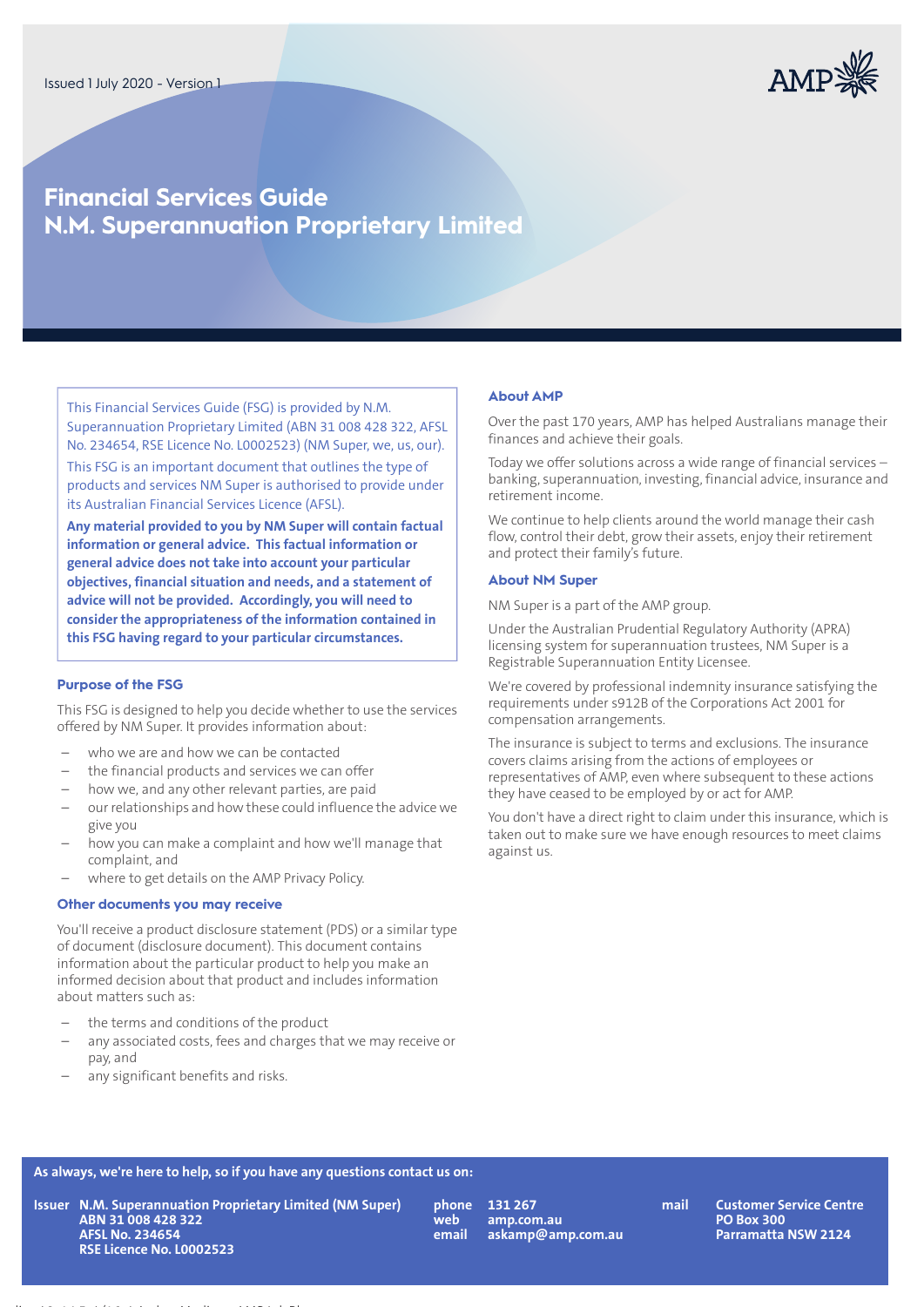# **Financial services and products we can offer**

Provide general product advice about:

- Superannuation products
- Life risk insurance products, and
- Investment life insurance products.

Issue, acquire, vary or dispose of:

– Superannuation products

Acquire, vary or dispose of:

- Life risk insurance products, and
- Investment life insurance products.

#### **How you do business with us**

The disclosure document for each product outlines its administration procedures and processes. Please refer to the relevant disclosure document for how a product is administered.

#### **How you can give us instructions**

You can give us instructions by telephone, mail, email or online.

Some products may have their own rules about how to provide instructions or carry out certain transactions – these are explained in the relevant disclosure document or applicable form.

#### **How we're paid for the services we provide**

If you buy or invest in one of the products we issue, AMP will receive remuneration including fees and charges in relation to your investment/purchase of that product.

Fees and charges generally include ongoing investment and administration fees, also referred to as investment management or management fees, and indirect costs, which may include performance based fees. In some situations, contribution, switching, exit and withdrawal fees may also apply.

Other fees and costs including insurances fees (premiums), advice fees for personal advice, transactional and operational costs, and borrowing costs, may also apply, some or all of which may be paid to AMP or related parties. For example, an insurer will receive the insurance premiums paid for any insurance cover or annuity you obtain from us.

The fees and costs you pay, and any benefits we receive for each product we offer, are set out in the relevant disclosure document.

We don't charge you any additional fees for general financial advice you may receive from us. However, your financial adviser may charge you fees for providing financial product advice. These will be set out in the separate FSG and/or Statement of Advice (SoA) you'll receive from your financial adviser.

## **Commissions, fees or other benefits received or paid**

Employees and Authorised Representatives of the AMP group may be entitled to receive a range of benefits including potential discounts on products and services as a result of their relationship with AMP.

#### **Related companies and transactions**

If we provide general advice on a product issued by another company in the AMP group (AMP product issuer), the AMP product issuer may benefit by receiving the fees they charge on that product. The amount and calculation of those fees are shown in the relevant disclosure document. If you have a financial adviser, your financial adviser and their authorising licensee may also benefitif anAMP productis issued to you, or an AMP product you hold is varied, as a result ofthat general advice. You can ask us for details of this remuneration before you apply for your AMP product.

Companies in the AMP group may provide services, and obtain fees and charges or other benefits from the AMP product issuer or service provider if you obtain a product or service from a company in the AMP group. These relationships will be detailed in the relevant disclosure document (and any FSG and/or SoA that an adviser is required to give you).

Where we enter into transactions with related parties, we operate in accordance with the related party protocols and AMP policies and procedures, which require us to transact on terms that would be reasonable if the parties were dealing at arm's length.

#### **Employees and directors**

AMP group employees and directors receive salaries, incentive bonuses and other benefits. The amount of bonuses and other benefits that employees and directors may be entitled to will depend on various factors, such as: the performance of that person during the year, and in some cases the level of sales attributable to that person during the year, as well as AMP's overall financial and strategic performance. Non-executive directors receive fees (and superannuation) for their services. At the time this FSG is given to you, it is not possible to determine whether an employee or director qualifies for an incentive or the amount of that incentive.

#### **Staff who may assist you on the telephone**

Some employees who are representatives of AMP may also receive remuneration in the form of a bonus for the services they provide, such as general advice and assistance when you acquire or increase your investment in an AMP superannuation or managed investment product. These benefits are based on a balanced scorecard of performance, including both financial and non-financial measures, that remain at the overall discretion of the business.

#### **Financial advisers**

You may receive advice about our products from financial advisers who may work for a licensee or authorised representative in the AMP group. These advisers may receive remuneration from us if you purchase or acquire our product. Fees, commission payments and other benefits may be calculated as a percentage of your financial interest in a product or on the total amount of business advised.

You may agree with your financial adviser the advice fees to be paid for financial planning services they provide. These advice fees are additional to the fees set out in this FSG and are paid directly to your financial adviser and/or their licensee, not to us. You and your financial adviser determine the amount of any advice fees and how they will be charged.

Advice may be paid for via commissions or agreed advice fees. Your adviser is required to set out the fees, commissions and any other benefits they receive in the FSG and/or SoA that they must give you.

Your adviser may also receive payments and/or other benefits from the advice licensee or the organisation under which they operate.

#### **Referrers**

We may pay annual or up-front referral payments and other benefits to third parties (other than your financial adviser) for referring customers to us. This is not a direct cost payable by you. Referral payments and other benefits are usually calculated as a percentage of your financial interest in a product or on the total amount of business referred to us by the third party.

#### **Further information**

You can ask us for more details about the above payments or benefits within a reasonable time after receiving this guide but before the service is provided.